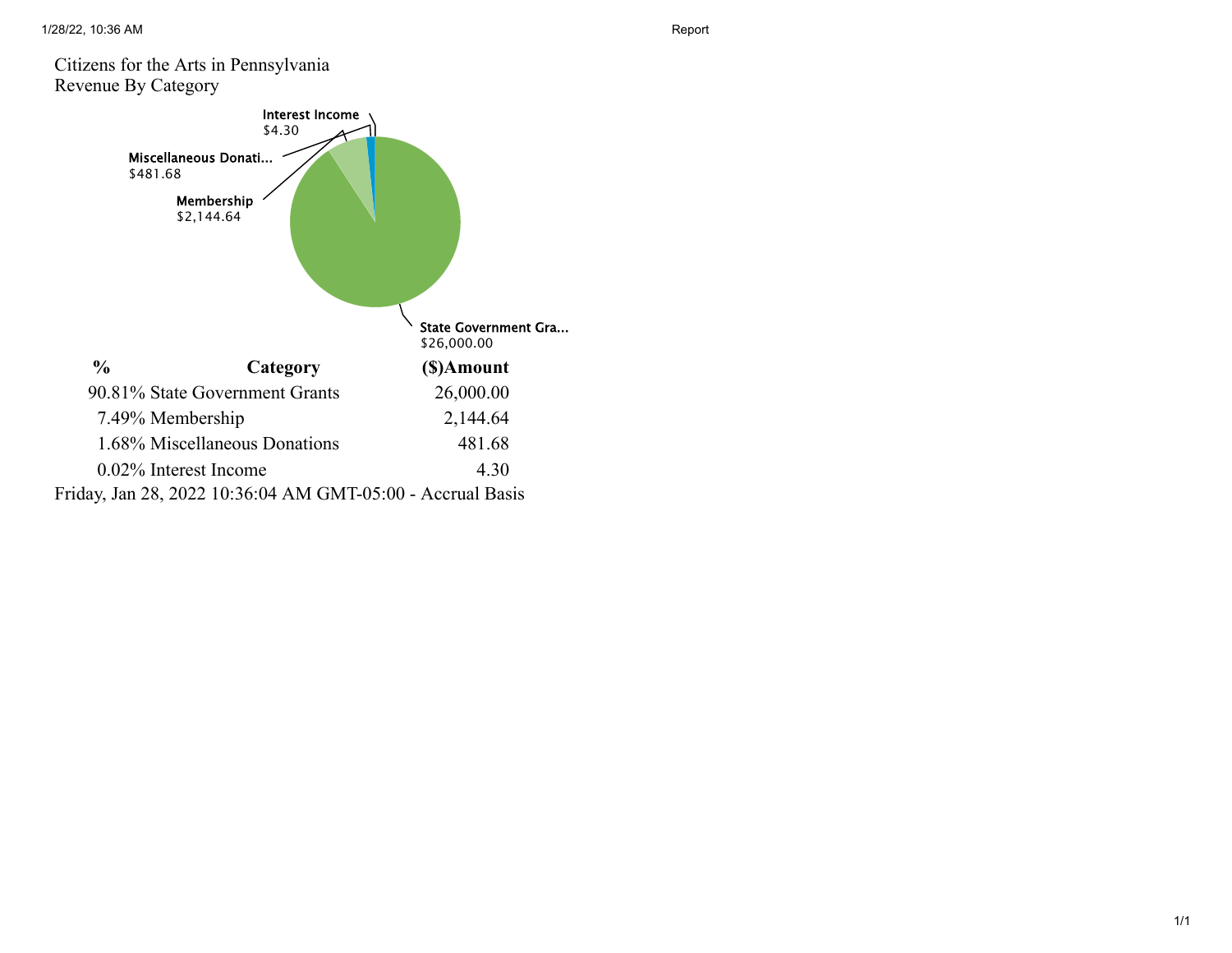### Citizens for the Arts in Pennsylvania Expenditure By Category

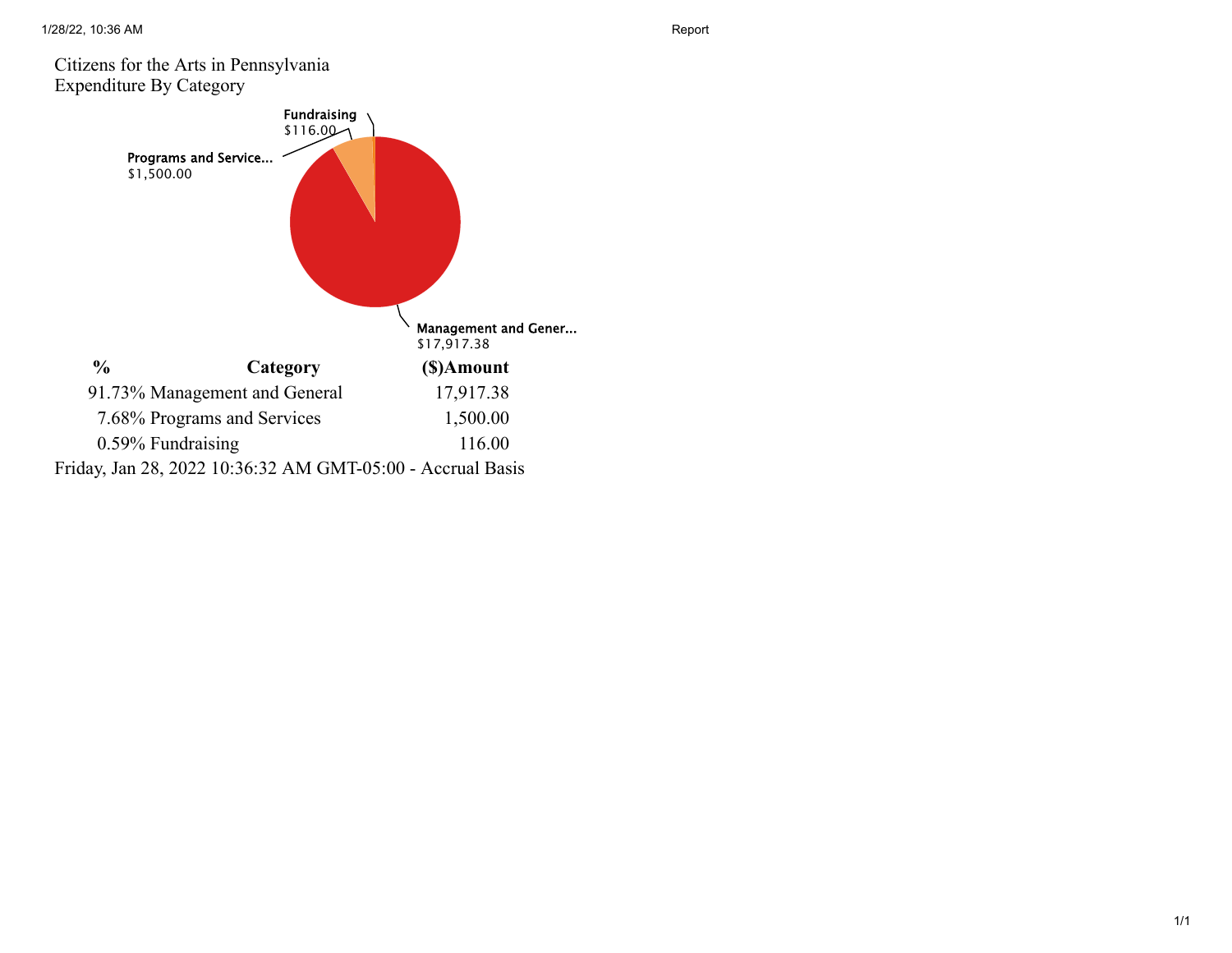REVENUE BY TIME Last year

## \$50,672.19

Total revenue



| Time period | Revenue (2020) | Revenue     |
|-------------|----------------|-------------|
| Jan         | \$6,570.64     | \$398.20    |
| Feb         | \$1,725.91     | \$3,331.20  |
| Mar         | \$2,443.57     | \$1,263.48  |
| Apr         | \$54,695.97    | \$144.02    |
| May         | \$9,208.61     | \$2,294.70  |
| Jun         | \$1,212.88     | \$507.95    |
| Jul         | \$1,897.31     | \$846.81    |
| Aug         | \$3,376.65     | \$13,205.73 |
| Sep         | \$191.42       | \$1,068.43  |
| Oct         | \$1,007.49     | \$26,631.19 |
| Nov         | \$20,170.38    | \$74.13     |
| Dec         | \$1,755.30     | \$906.35    |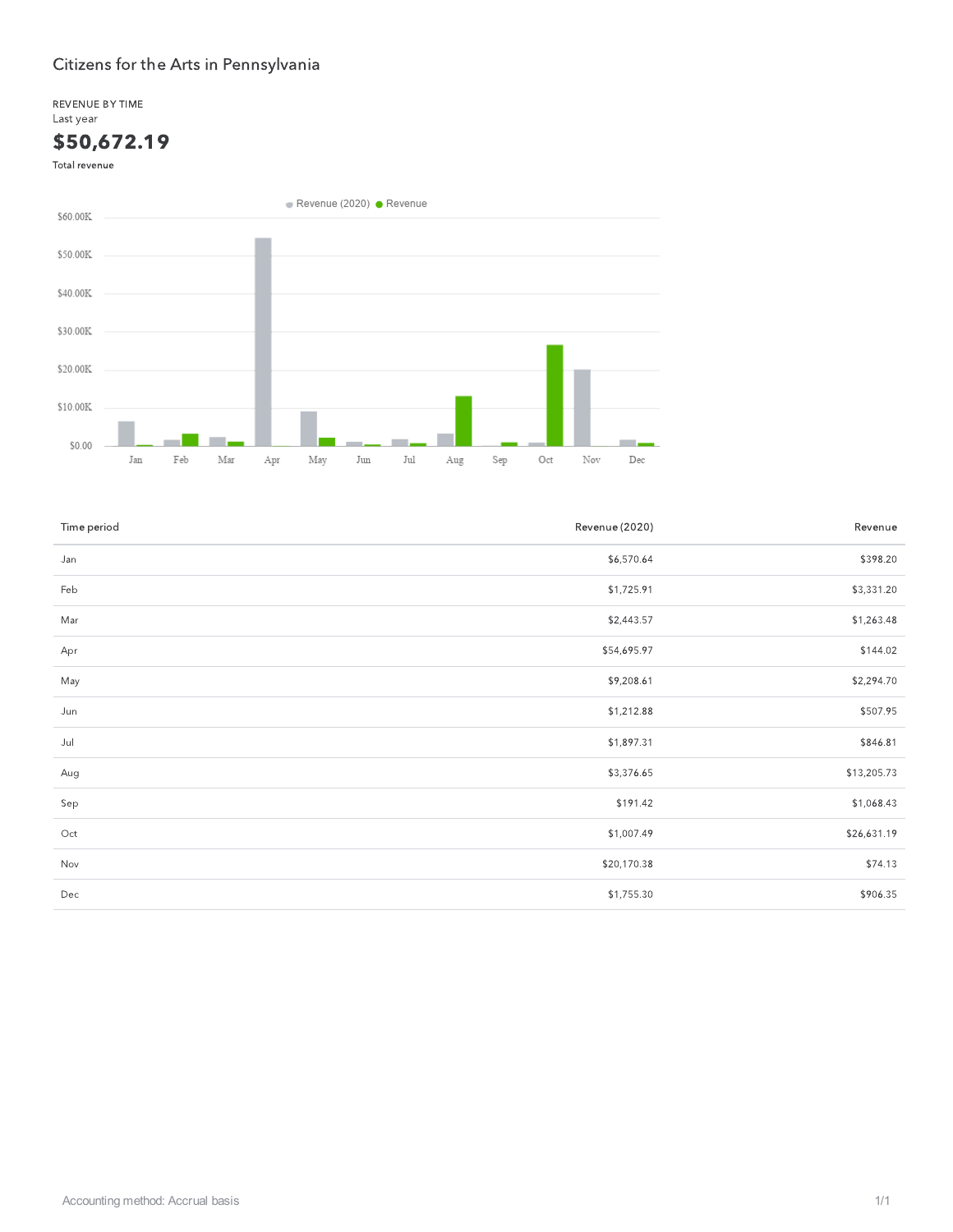EXPENSES BY TIME Last year

## \$59,606.19

Total expenses



| Time period | Expenses (2020) | Expenses   |
|-------------|-----------------|------------|
| Jan         | \$8,535.57      | \$2,762.48 |
| Feb         | \$64,628.71     | \$2,317.98 |
| Mar         | \$47,875.86     | \$2,202.31 |
| Apr         | \$20,316.07     | \$2,943.84 |
| May         | \$9,827.48      | \$7,131.19 |
| Jun         | \$7,333.27      | \$5,833.00 |
| Jul         | \$5,727.60      | \$5,259.44 |
| Aug         | \$7,856.88      | \$6,865.71 |
| Sep         | \$6,428.64      | \$4,801.75 |
| Oct         | \$8,433.16      | \$5,466.96 |
| Nov         | \$3,094.41      | \$5,741.89 |
| Dec         | \$2,664.68      | \$8,279.64 |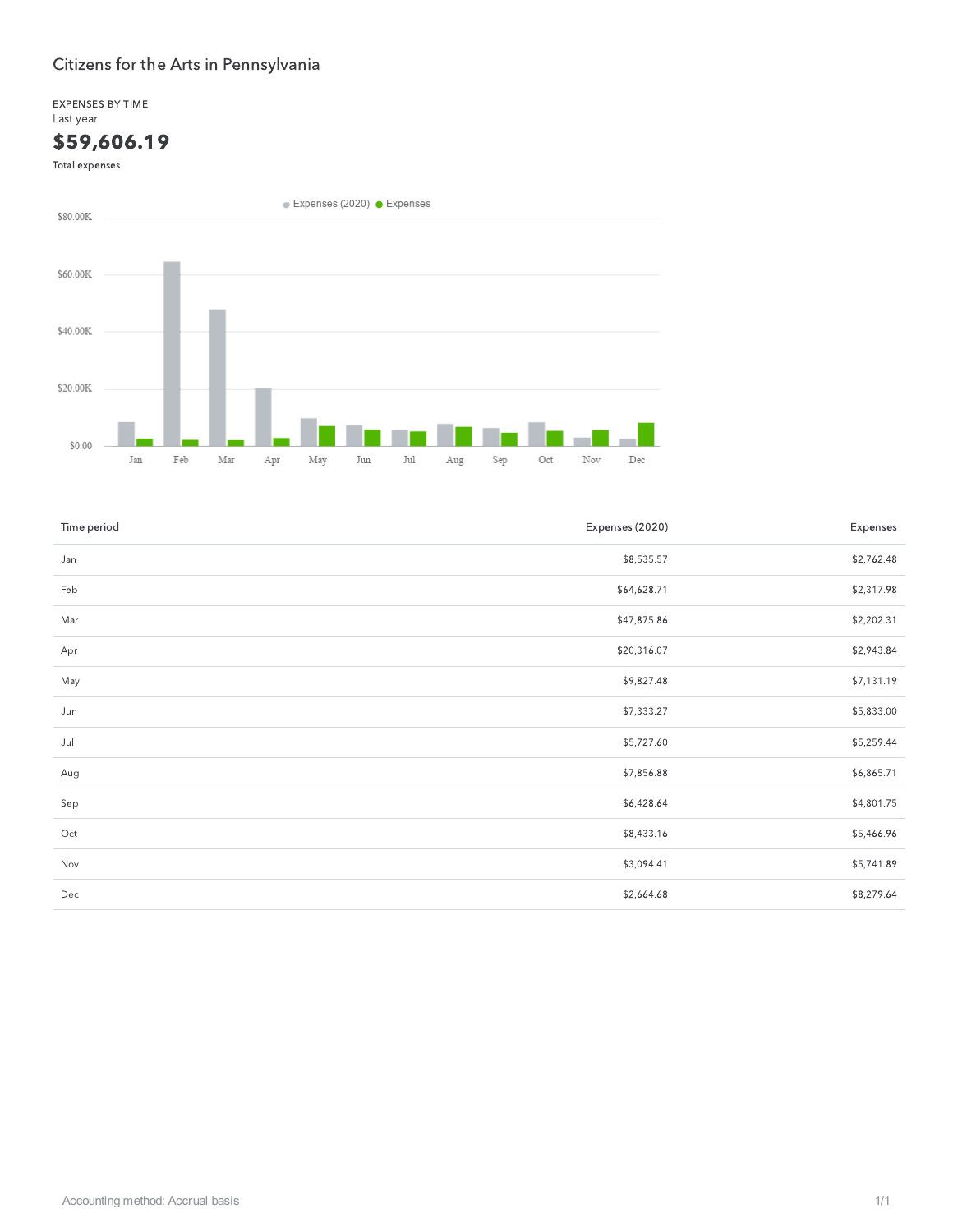### Statement of Financial Position

As of December 31, 2021

|                                        | <b>TOTAL</b>       |                         |  |
|----------------------------------------|--------------------|-------------------------|--|
|                                        | AS OF DEC 31, 2021 | AS OF DEC 31, 2020 (PY) |  |
| <b>ASSETS</b>                          |                    |                         |  |
| <b>Current Assets</b>                  |                    |                         |  |
| <b>Bank Accounts</b>                   |                    |                         |  |
| <b>FNB Checking</b>                    | 81,527.74          | 79,098.81               |  |
| <b>Total Bank Accounts</b>             | \$81,527.74        | \$79,098.81             |  |
| <b>Other Current Assets</b>            |                    |                         |  |
| <b>Prepaid Expenses</b>                | 874.68             | 124.58                  |  |
| <b>Total Other Current Assets</b>      | \$874.68           | \$124.58                |  |
| <b>Total Current Assets</b>            | \$82,402.42        | \$79,223.39             |  |
| <b>Fixed Assets</b>                    |                    |                         |  |
| <b>Accumulated Depreciation</b>        | $-9,056.81$        | $-9,056.81$             |  |
| <b>Fixed Assets</b>                    | 9,056.81           | 9,056.81                |  |
| <b>Total Fixed Assets</b>              | \$0.00             | \$0.00                  |  |
| <b>TOTAL ASSETS</b>                    | \$82,402.42        | \$79,223.39             |  |
| <b>LIABILITIES AND EQUITY</b>          |                    |                         |  |
| Liabilities                            |                    |                         |  |
| <b>Current Liabilities</b>             |                    |                         |  |
| <b>Accounts Payable</b>                |                    |                         |  |
| <b>Accounts Payable</b>                | 1,250.00           | 468.98                  |  |
| <b>Total Accounts Payable</b>          | \$1,250.00         | \$468.98                |  |
| <b>Other Current Liabilities</b>       |                    |                         |  |
| <b>Payroll Liabilities</b>             | 0.01               | 0.00                    |  |
| PPP Loan - FNB Bank                    | 0.00               | 10,900.00               |  |
| <b>Total Other Current Liabilities</b> | \$0.01             | \$10,900.00             |  |
| <b>Total Current Liabilities</b>       | \$1,250.01         | \$11,368.98             |  |
| <b>Total Liabilities</b>               | \$1,250.01         | \$11,368.98             |  |
| Equity                                 |                    |                         |  |
| <b>Unrestrict Net Assets</b>           | 73,029.23          | 59,113.49               |  |
| Net Revenue                            | 8,123.18           | 8,740.92                |  |
| <b>Total Equity</b>                    | \$81,152.41        | \$67,854.41             |  |
| <b>TOTAL LIABILITIES AND EQUITY</b>    | \$82,402.42        | \$79,223.39             |  |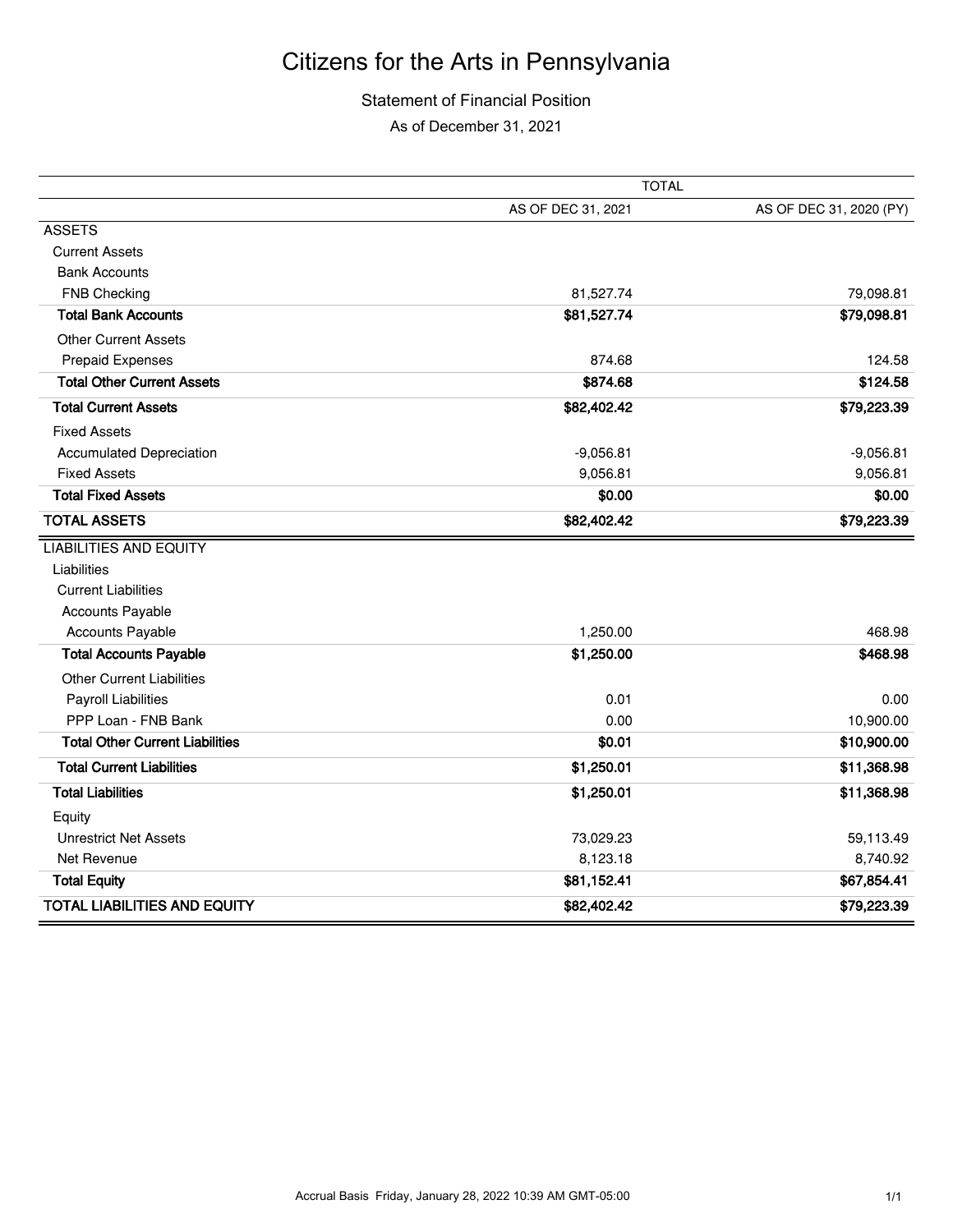#### Statement of Financial Income and Expense

October - December, 2021

|                                      | <b>TOTAL</b>    |                      |  |
|--------------------------------------|-----------------|----------------------|--|
|                                      | OCT - DEC, 2021 | OCT - DEC, 2020 (PY) |  |
| Revenue                              |                 |                      |  |
| Interest Income                      | 4.30            | 4.24                 |  |
| Membership                           | 0.00            | 0.00                 |  |
| <b>Membership Dues</b>               | 1,125.69        | 1,102.28             |  |
| <b>Total Membership</b>              | 1,125.69        | 1,102.28             |  |
| <b>Miscellaneous Donations</b>       | 118.76          | 91.03                |  |
| Giving Tuesday                       | 362.92          | 1,323.17             |  |
| <b>Miscellaneous Grants</b>          | 0.00            | 170.00               |  |
| P. Horn Campaign                     | 0.00            | 242.45               |  |
| <b>Total Miscellaneous Donations</b> | 481.68          | 1,826.65             |  |
| <b>State Government Grants</b>       | 0.00            | 0.00                 |  |
| PCA AOAP Grants                      | 26,000.00       | 0.00                 |  |
| <b>Statewide Services Grant</b>      | 0.00            | 20,000.00            |  |
| <b>Total State Government Grants</b> | 26,000.00       | 20,000.00            |  |
| <b>Total Revenue</b>                 | \$27,611.67     | \$22,933.17          |  |
| <b>GROSS PROFIT</b>                  | \$27,611.67     | \$22,933.17          |  |
| Expenditures                         |                 |                      |  |
| Consultant                           | 0.00            | 1,720.00             |  |
| Fundraising                          | 0.00            | 0.00                 |  |
| Membership Software                  | 87.00           | 87.00                |  |
| <b>Total Fundraising</b>             | 87.00           | 87.00                |  |
| Management and General               | 0.00            | 0.00                 |  |
| Accounting                           | 2,553.00        | 1,027.00             |  |
| <b>Bank Service Charges</b>          | 60.00           | 60.00                |  |
| Insurance                            | 0.00            | 0.00                 |  |
| Directors & Officers                 | 247.68          | 186.87               |  |
| Liability Insurance                  | 227.32          | 131.70               |  |
| <b>Workers Compensation</b>          | 133.68          | 80.13                |  |
| <b>Total Insurance</b>               | 608.68          | 398.70               |  |
| Miscellaneous Expense                | 397.80          | 250.69               |  |
| Office and Program Supplies          | 47.67           | 180.16               |  |
| Payroll processing                   | 158.80          | 679.61               |  |
| Postage & Shipping                   | 309.00          | 226.00               |  |
| Salaries & Benefits                  | 0.00            | 0.00                 |  |
| Gross wages                          | 12,499.98       | 8,002.60             |  |
| Payroll taxes                        | 956.26          | 838.55               |  |
| Retirement                           | 0.00            | 500.00               |  |
| <b>Total Salaries &amp; Benefits</b> | 13,456.24       | 9,341.15             |  |
| Telephone and internet               | 261.61          | 221.94               |  |